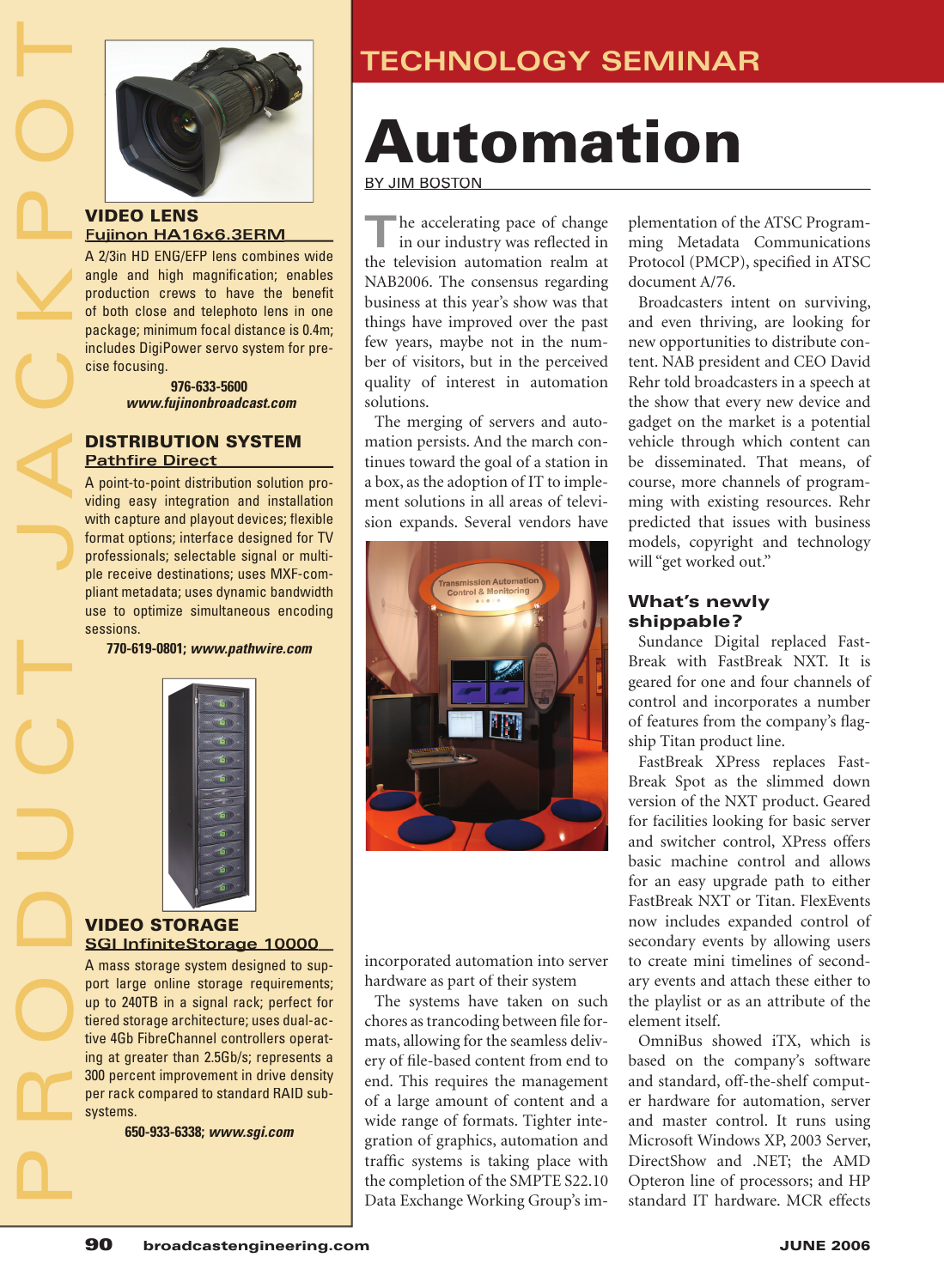A 16-input selector button panel, each with an eight-character LCD display that provides control; has four high resolution LCD displays with touch-screen capabilities; panel can be configured for multi-bus or full-matrix control with direct access to pre-selected sources and destinations. **801-575-8801; www.utahscientifi c.com**

3X SLO MO CAMERA **Sony HDC-3300**

Achieves 3x speed slow motion effects in full HD resolution; uses three 2/3in high speed progressive CCDs; recordings at 1920 x 1080/180i or 150i as well as 1280 x 720/180p or 150p; in-camera functions include flicker reduction, shading correction, white balance and auto iris detection; operates on standard SMPTE fiber with runs of 2000ft.

> **800-686-7669 www.sony.com/professional**

#### CHANNEL BRANDING **Miranda Imagestore Intuition+**

Can play out multiple video and audio clips and animations; advanced CG and multilanguage support; co-processor can output full-frame or partial frame clips simultaneously; clips play with eight-channel audio (six-channels with SD version); fully compliant with Unicode fonts.

**973-683-0800; www.miranda.com**

#### VIDEO SERVER **360 Systems Image Server MAXX**

High-performance, three-channel broadcast server; with graphic store/key and fill; supports MPEG-2 video up to 50Mb; inputs MPEG-2 and DV over GigE from Apple FCP and Avid, as well as TARGA files from graphics programs; includes frame sync, SDI video ports, AES/EBU, digital, analog and embedded audio.

**818-991-0 360; www.360systems.com**

#### VIDEOTAPE DRIVE **Quantum SDLT 600A**

A professional video drive supporting many file-based workflow solutions; supports network-attached storage that is MXF-aware; 300GB capacity cartridge holds more than six hours of HD 100Mb/s video; supports drag and drop access; uses Super DLTtape II data tape.

**408-944-4000; www.quantum.com**

# ROUTER CONTROL PANEL<br>Utah Scientific UCP-MN**NOLOGIER SEMINAR**

capability via software includes 2-D DVE, CG and still-store functionality. When playlists are ingested, the associated media — be it MPEG, AVI WM or  $DV$  — is also ingested into the server.

NVerzion is offering Nstat **[CAN-NOT FIND]**, which monitors Ethernet machine control and the company's NBase. NVerzion also introduced NLine **[CANNOT FIND]**, a multichannel application that provides users the ability to monitor all of their playlist schedules from one easy-to-read software interface. It also notifies the operator of any scheduling conflicts.

Harris released an enhanced D-Series playout automation solution that interfaces with its H-Class Content Delivery Platform for more efficient workflow in multichannel environments. The new H-Class Media Ingest features dynamic exchange of playlist and as-run data. It also provides automated file-based ingest from media delivery services with required transcoding and the ability to configure associated workflows, including proxy creation and audio normalization.

DTG's Xe automation system now includes transfer technology that automates and resolves Pathfire metadata. Xe's virtual metadata display technology provides information and alerts to browsers and to a Miranda Kaleido-K2 display showing the on-air event ID as well as warning messages. The system also has a DekoCast driver interface that allows an operator to specify a template file and insert text and information to automatically appear on-air.

Digital Broadcast MediaFire, a play-to-air server, now includes direct interfaces to such media delivery services as Pathfire, Fast Channel, DG Systems and Vyvx. Its Media-Vault archiving system provides increased Blu-ray storage. The Media-Bank Safety Net is a disaster recovery system that provides complete automated on-air functions off-site in the event the station is unable to maintain on-air operations.

Crispin's ArchiveManager provides nearline storage for media that is integrated into the automation system and can be used to help manage disk space on video servers. Crispin's Hierarchical Storage Management is incorporated into the system. This combination provides a policybased storage and retrieval system. The company's Digital Transfer Agent provides a link between thirdparty content distribution and fully automated, on-air presentation. The transfer system locates and issues commands to transcode and transfer programming to the play-to-air server, along with metadata that is simultaneously retrieved and written to AssetBase, the company's database application.

Aveco showed ASTRA Lite **[COULDN'T FIND]**, a simple 1RU PC server with one user station for ingest and playout of one on-air playlist and control of a 360 Systems server, a small router, logo inserter and a VTR for ingest.

Pro-Bel introduced the Morpheus Media Browse, which allows low-res copies to be created using a high-speed transcoder that streams the specified files from the material source, performs a transcode to Windows Media 9 format at twice real time and then stores it.

Pebble Beach System's Anemone is an entry-level automation system intended for small broadcast operations. It provides playout and ingest tools that can be used to run up to four channels.

## **Conclusion**

Many segments of the industry are realigning their roles as to which systems are performing which roles in the television food chain. In a number of segments, the footprint of some gear has been reduced to the limits of required physical I/O for a box or system. So, if size can't be reduced, feature sets move and stretch across traditional boundaries, and vendors find that they have new